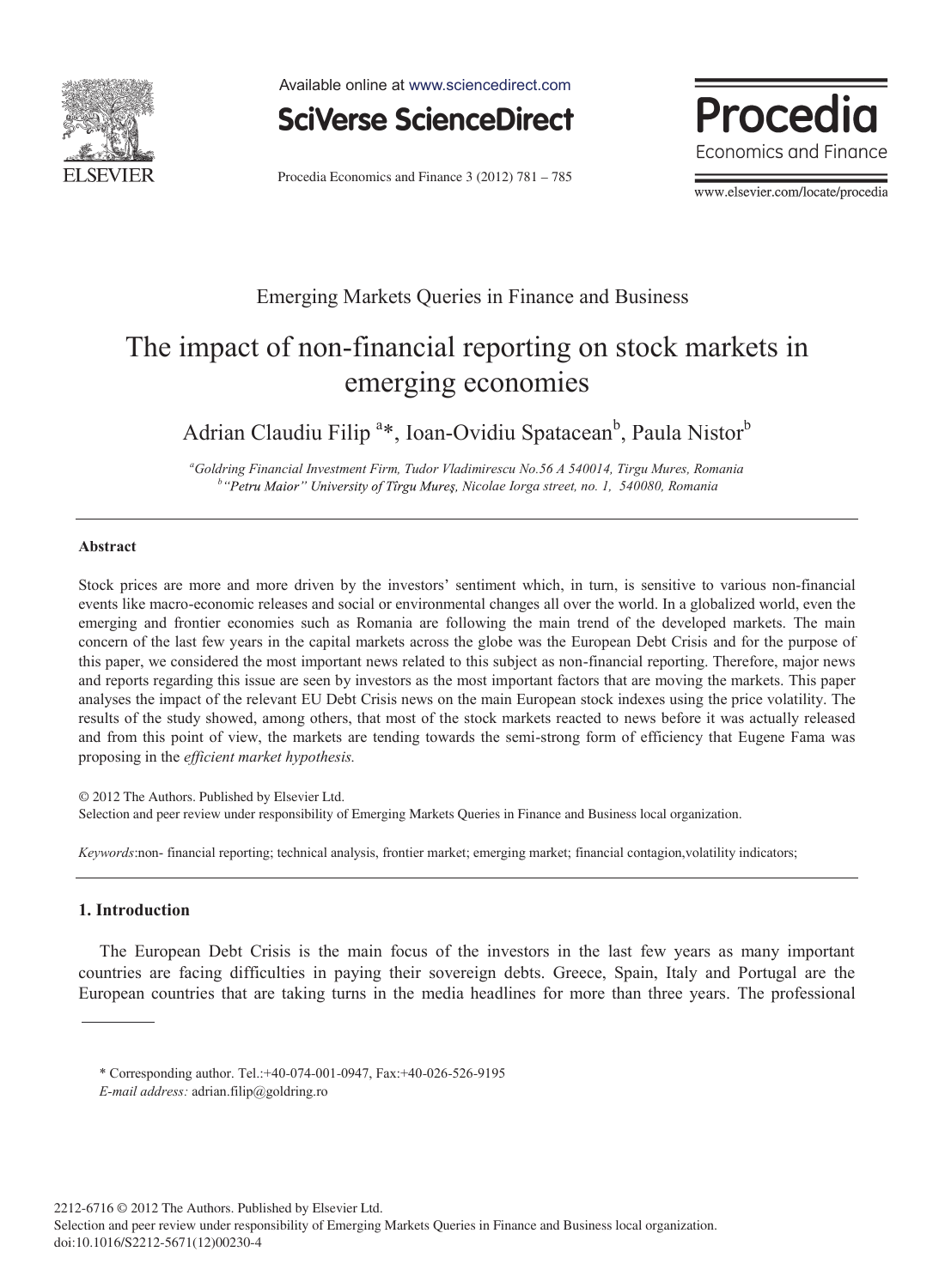investors are closely watching their bond auctions, their approach regarding austerity measures and, maybe the most important, the European Central Bank ECB decisions concerning various bailout plans or further economic stimulation measures. Previous research Dutescu, 2000, regarding how accounting information may influence investment decision on stock markets concluded that the level of understanding and application of accounting and financial information by the Romanian institutional investors is satisfactory. This conclusion may lead to the assumption that financial reporting may have a significant influence upon stock prices' movement on the Romanian capital market. Nevertheless, other research focused on the impact of financial reporting upon stock prices movement in case of some relevant Romanian investment companies traded on Bucharest Stock Exchange Spatacean, 2011, reflected a modest impact on volatility caused by financial reporting over the period 2006-2012. A possible explanation would refer to a significant proportion of individual investors who neglect an adequate study of financial reports, even though institutional investors may act reasonable on a fundamental basis. This finding may suggest that, under financial contagion circumstances, stock volatility is significantly caused by other factors, such non-financial reporting. Furthermore, we focused our research on some particular event studies that consisted in analysing stock prices movements on the announcement date and close to it of relevant public events. The purpose was to test the speed of stock prices adjustments, as the information reach to the public investors Todea, 2008. The main challenge was to determine whether the market proves effective at anticipating new information under the assumption that share prices progressively reacts as the market "guesses" become more confidently held Lumby, 1995.

### **2. Research methodology, hypothesis and data**

In order to measure the impact of the EU crisis news on the capital markets across Europe, eight stock indexes from all the market categories have been selected: German DAX, French CAC, Spanish IBEX and Italian FTSEMIB for developed markets; Polish WIG and Czech PX for emerging markets; Romanian BET and Bulgarian SOFIX for frontier markets. The market classification was made using data from the most important research companies: FTSE, MSCI, S&P and Dow Jones. The research agencies made their market classification according to the fields of law, market regulations, manipulation and financial products. By *nonfinancial reporting event* we consider all the major macro-economic, legal, political and natural events that have the power to significantly influence the investors' sentiment that, in turn, is reflected in the stock market evolution. Unlike corporate financial reporting earnings, estimates, cash flows, growth indicators, financial ratios that is influencing a specific stock or, at most, another few connected companies, non-financial reporting is usually leading to changes in the most stocks in a certain country or even in the whole world. This paper will analyze the news that, according to Bloomberg<sup>†</sup> are top rated in the context of the EU debt crisis. There is a set of 124 news, starting from the  $25<sup>th</sup>$  of February 2009 and ending on the 12th of September 2012. More than 40% of the news is related to ECB, while the other 60% mostly concerns meetings and declarations of the most important leaders in the European Union EU. The impact of news in a market is reflected in the price action of the studied index and the research methodology uses a volatility price indicator that shows price amplitude, expressed by its absolute value. A high price volatility shows the interest of the investors in trading that specific asset, whether they want to buy or to sell, as a result of the news interpretation. In determining the volatility, we used the concept of *true range,* developed by J. Welles Wilder in 1978:

Most news are related to ECB statements like: *6/4/2009 - ECB launches first covered bonds programme; 4/7/2011 - ECB raises interest rates by 25 basis points*